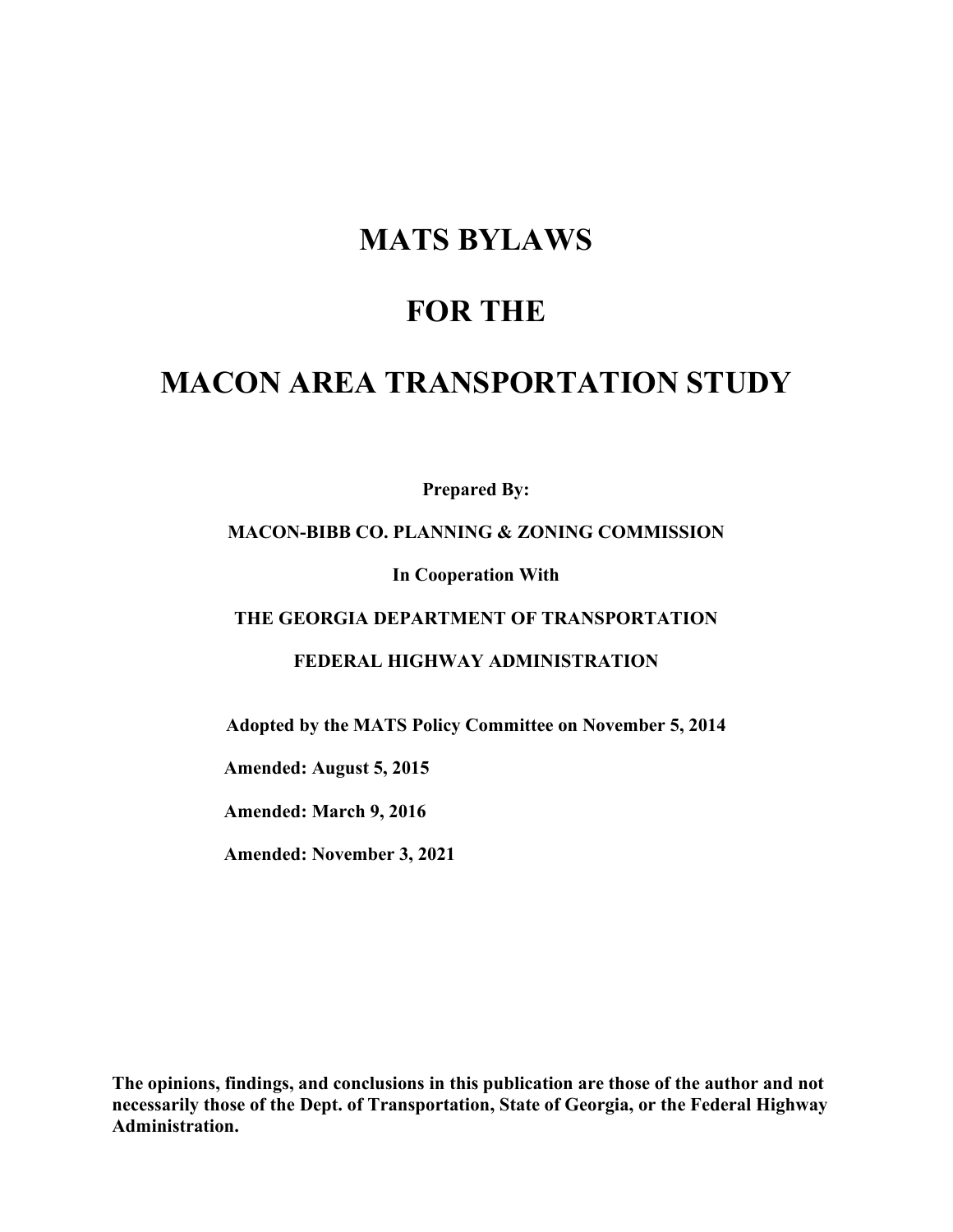## **POLICY COMMITTEE**

## **ARTICLE 1**

#### **Name & Purpose**

The name of this organization shall be the Policy Committee for the Macon Area Transportation Study. The Committee shall be responsible for the establishment of policy and overall guidance for the Study. Its purpose is to carry out a continuing, cooperative, and comprehensive multimodal transportation planning process that includes the development of the Long Range Transportation Plan and the Transportation Improvement Program which serve to develop a safe and efficient surface transportation system for all modes of travel.

## **ARTICLE II**

#### **Composition**

The Policy Committee shall be composed of officials from participating governmental jurisdictions and organizations. Membership shall be determined by organizational position, with the following positions being members:

## **Voting Members**

Macon-Bibb County Mayor Macon-Bibb Commissioner Macon-Bibb Commissioner Macon-Bibb Commissioner

Jones County Chairman, Jones County Commission

Monroe County Chairman, Monroe County Commission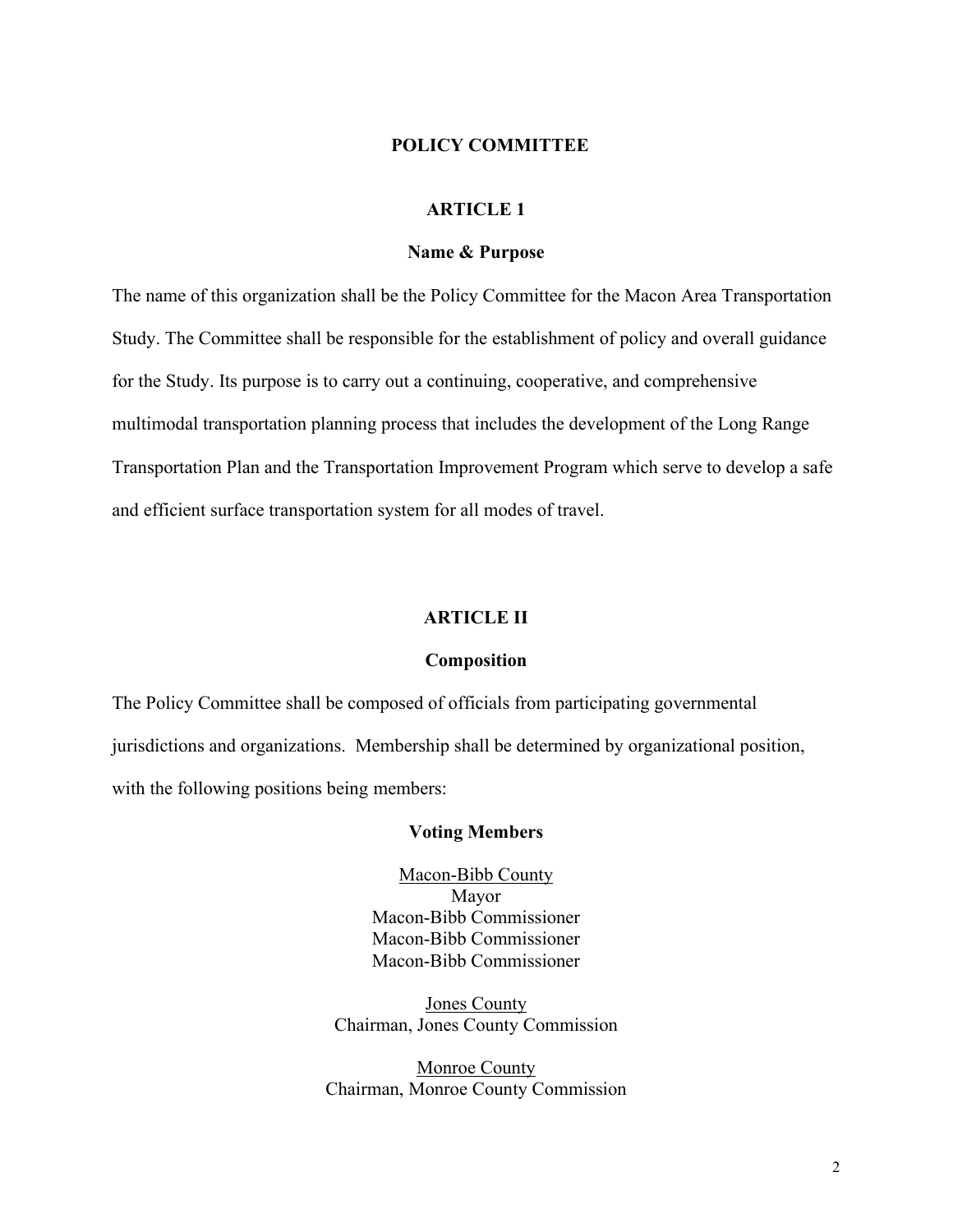Government Agencies Chairman, Macon-Bibb County Transit Authority Chairman, Middle Georgia Regional Commission Chairman, Macon-Bibb County Planning & Zoning Commission Chairman, Macon-Bibb County Water Authority Director of Planning, Georgia Department of Transportation Chairman, Citizens' Advisory Committee Chairman, Macon-Bibb County Industrial Authority

#### **Non-Voting Members**

Eighth District Representative, Georgia State Transportation Board Second District Representative, Georgia State Transportation Board Executive Director, Macon-Bibb County Planning & Zoning Commission Division Administrator, Federal Highway Administration Chairman, Macon-Bibb County Urban Development Authority County Manager, Macon-Bibb County Macon-Bibb County Engineer Executive Director, Middle Ga. Regional Commission Local State Representative, State of Georgia

## **ARTICLE III**

#### **Duties**

- 1. The Policy Committee is the body responsible for review and approval of the goals, objectives, plans and programs developed by the Macon Area Transportation Study.
- 2. The Policy Committee has responsibility for insuring that the Macon Area Transportation Study is kept up to date, that timely reports are made to inform the public of the progress of the Plan, that a complete and Unified Work Program is developed for all aspects of MATS, and that the respective agencies, jurisdictions or commissions are kept informed of the progress of the Plan.
- 3. The Policy Committee has the authority to determine and alter from time to time the membership structure of the Technical Coordinating Committee.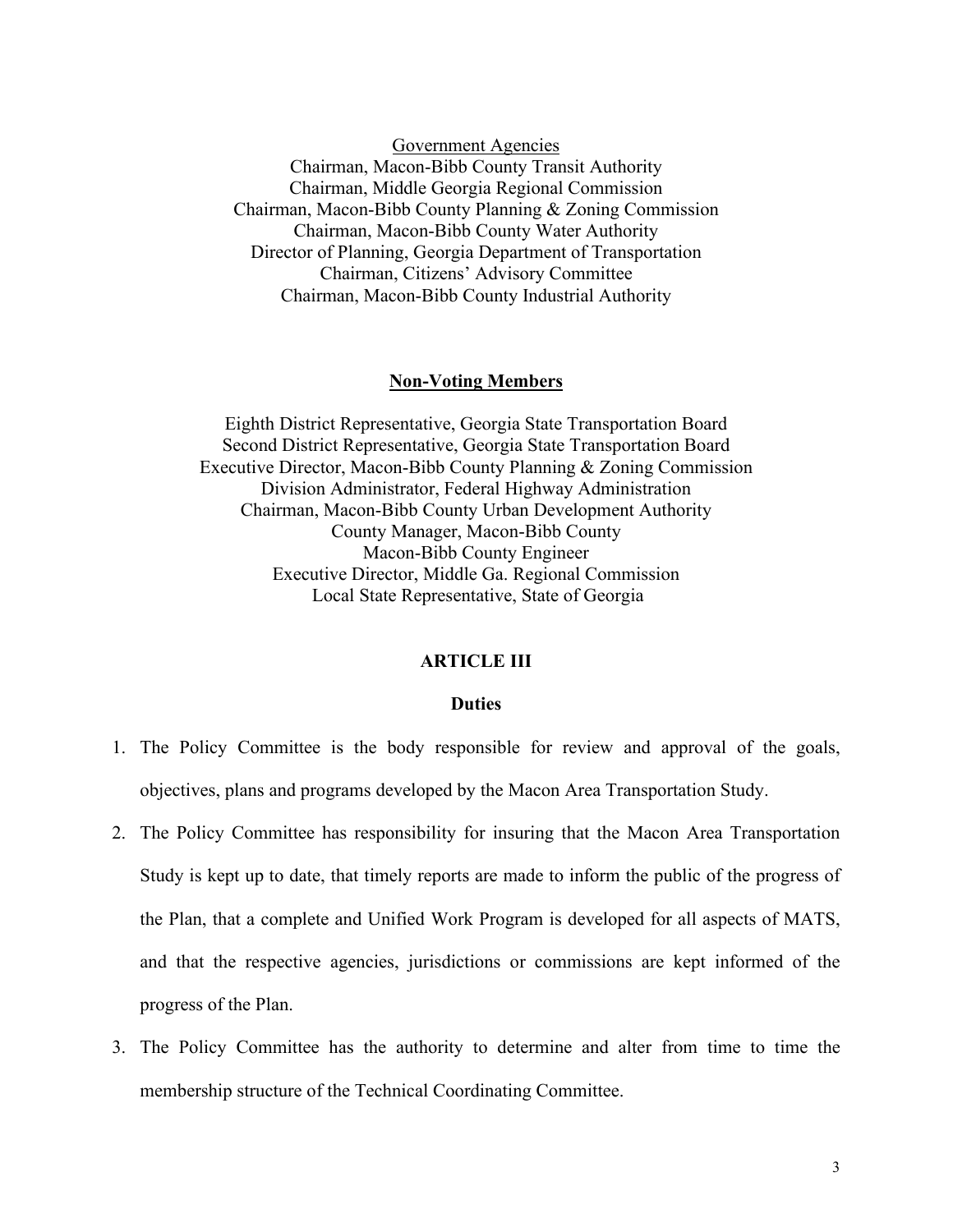4. The Policy Committee has the authority to determine and alter as required the membership structure of the Citizen's Advisory Committee with the intended purpose of providing a broad cross section of citizen interest.

## **ARTICLE IV**

## **Organization**

- 1. The Policy Committee shall elect a chairperson and vice-chairperson from among its voting members. Such elections shall be by a majority of the quorum present.
- 2. Elections shall take place on the first meeting of the calendar year provided there is a quorum of the voting members present.
- 3. An officer may succeed himself with no limitations to the number of terms, except that such term will not continue in the event an officer becomes ineligible for membership on the Policy Committee.
- 4. The terms of office shall be one year or until a successor is elected.
- 5. The Chairperson or Vice-Chairperson may be removed from office by a vote of the majority of all voting members who must be present at a Policy Committee meeting for which notice of the proposed removal has been given.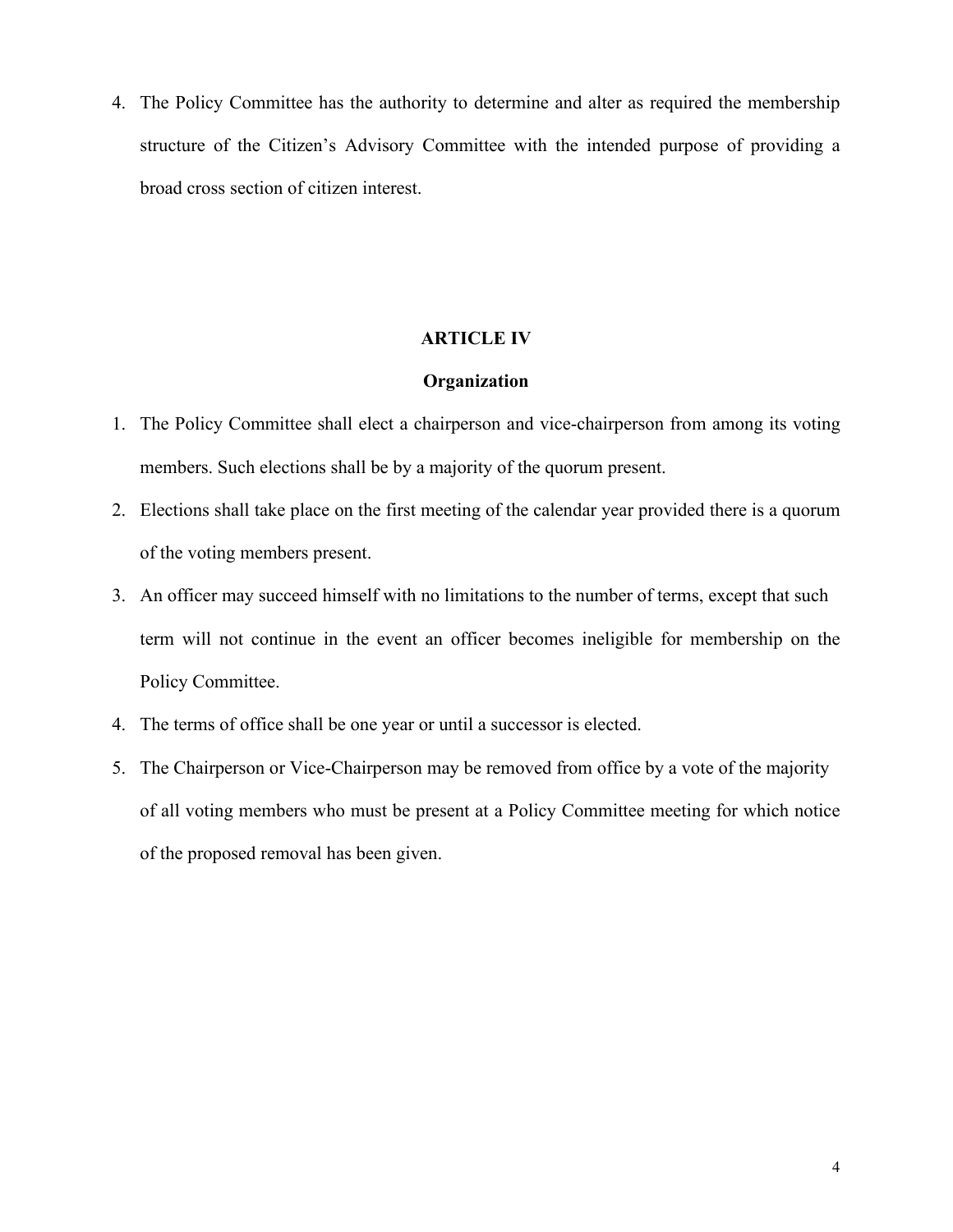## **ARTICLE V**

## **Duties of the Chairperson**

- 1. The Chairperson shall preside at all meetings of the Committee.
- 2. The Chairperson shall authenticate, by his signature, the minutes and resolutions adopted by the Committee.
- 3. The Chairperson shall serve as Chief Policy Advocate for the Committee.
- 4. The Chairperson shall represent the Committee at hearings, conferences, and other events as required or designate another member of the Committee and/or the Project Director to serve in his stead.
- 5. During the absence or disability of the Chairperson or in the event that a vacancy occurs in the office of Chairperson, the Vice Chairperson shall preside over meetings of the Committee and shall exercise the powers and discharge all of the duties of the Chairperson.

#### **ARTICLE VI**

## **Meetings**

- 1. The meeting date of the Committee shall be the first Wednesday of the month for mandatory meetings.
- 2. The Policy Committee will have mandatory meetings at least once a quarter.
- 3. In order for business to be transacted there must be a recognized quorum of seven (7) voting members or their designated alternate.
- 4. At the beginning of each year all voting members shall provide to the MPO staff the name of their designated alternate who shall serve and vote in that members place in the case of an absence. The alternate must be a member of the same body that the policy board member represents. Elected officials named to the Policy Board may name only other elected officers as an alternate. The GDOT Commissioner may appoint a GDOT employee of his choosing to represent GDOT on the MATS Policy Committee. The MPO staff will maintain a record of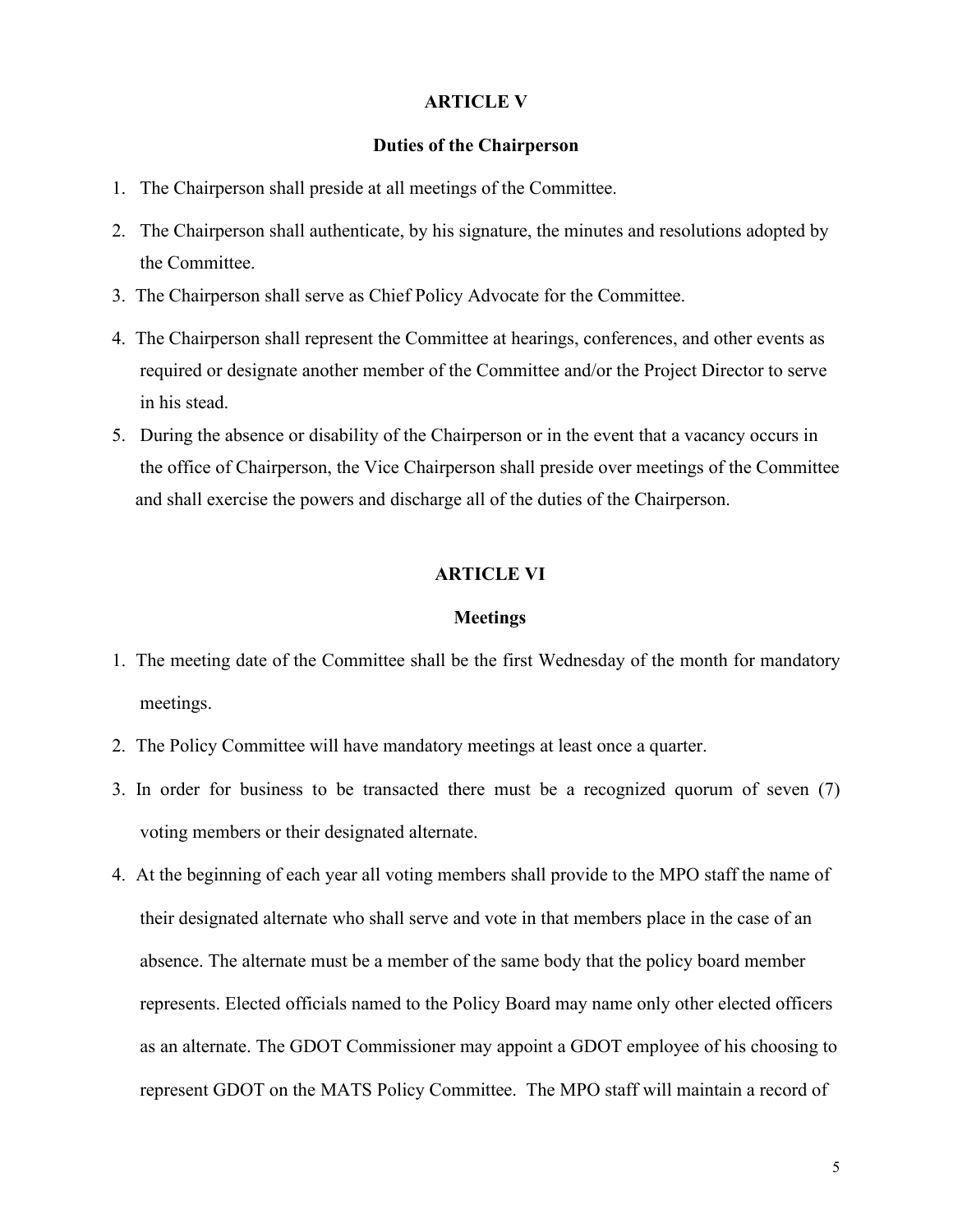the designated alternate for each voting member and will updated that information on a yearly basis.

5. Special meetings may be scheduled at the discretion of the MPO Project Director or the Chairman of the Policy Committee.

## **ARTICLE VII**

## **Amendments to Bylaws**

These bylaws may be amended by an affirmative vote of a simple majority of the full voting membership of the Committee. A bylaw change shall be presented for consideration at a regular meeting of the Committee; however, voting shall be deferred until the regular meeting following the meeting at which the bylaw change was proposed. In any event the bylaws and organizational framework are bound to the parameters established in the Memorandum of Understanding.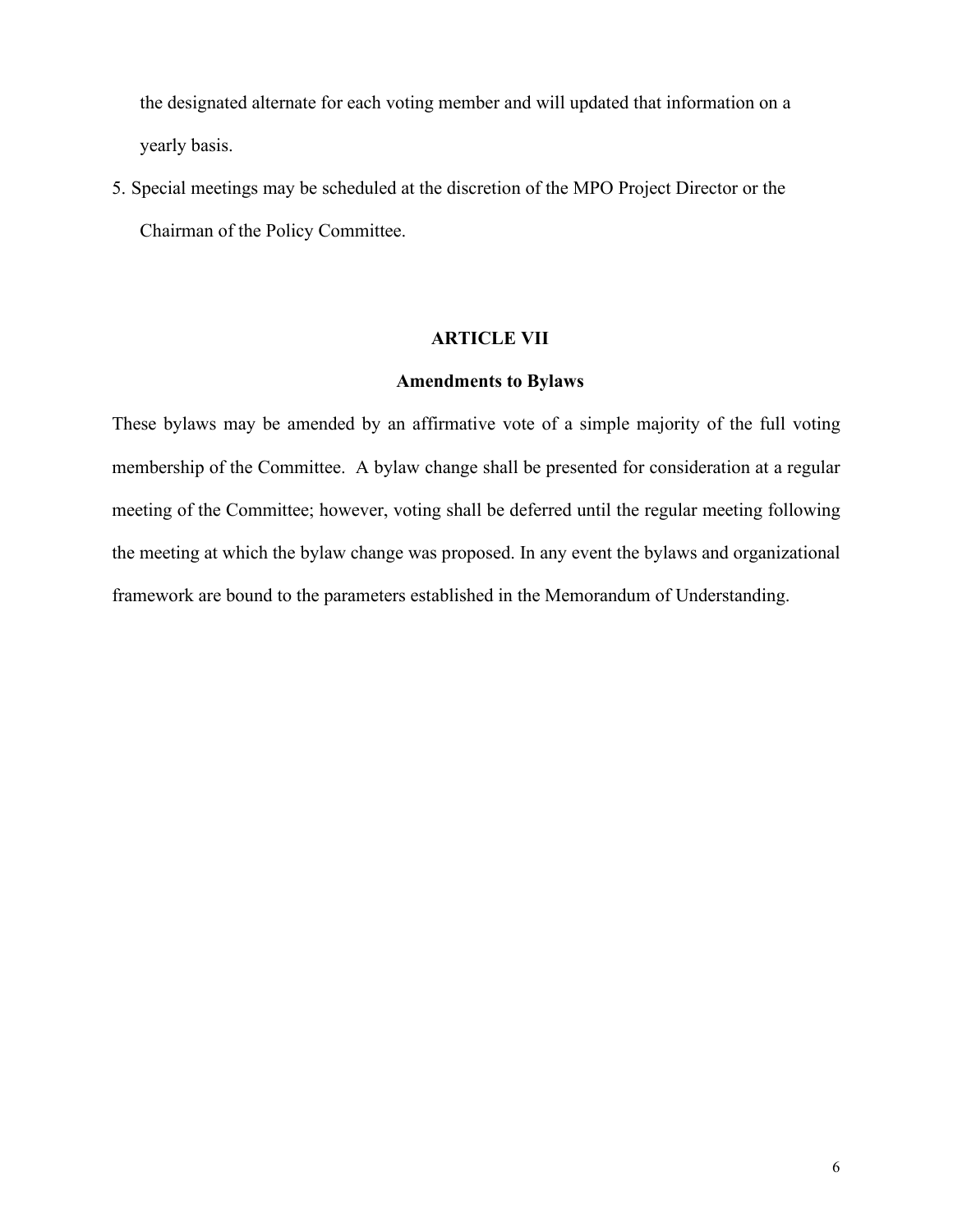## **TECHNICAL COORDINATING COMMITTEE**

#### **ARTICLE I**

## **Name & Purpose**

The name of this committee shall be the Technical Coordinating Committee (TCC) of the Macon Area Transportation Study. The purpose of the Technical Coordinating Committee shall be to assist the MATS Policy Committee with collecting information, performing technical reviews, formulating recommendations, setting priorities, drafting MPO documents, maintaining MPO processes, and other matters as directed by the MATS Policy Committee. The TCC shall assist MPO Staff and the Policy Committee in completing the work tasks described in the Unified Planning Work Program.

#### **Article II**

#### **Composition**

The Technical Coordinating Committee shall be composed of key staff members from participating governmental jurisdictions. Membership shall be determined by organizational position, with the following positions being members:

#### **Voting Members**

Macon-Bibb County Traffic Engineer Sheriff's Department Macon-Bibb County Engineer Macon-Bibb County Attorney Manager of Middle GA Regional Airport Director of Facilities Management Director of Economic and Community Development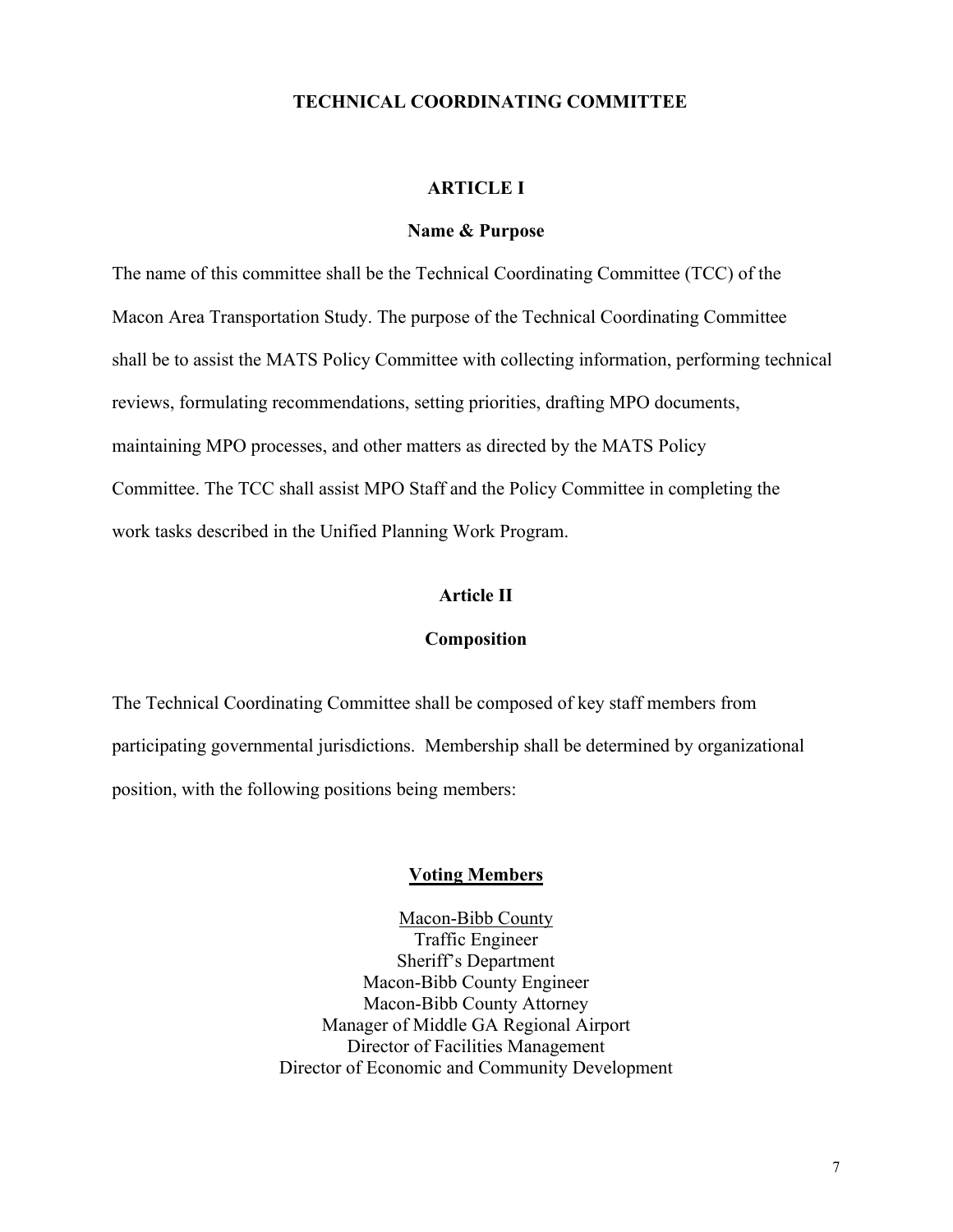Jones County Zoning Enforcement Officer

## Monroe County Zoning Enforcement Officer

Macon-Bibb County Planning & Zoning Commission Project Director, Macon Area Transportation Study Planning Director Transportation Planner

Other Jurisdictions & Government Agencies Transportation Planner, Georgia DOT Planning Office Transportation Planner, Georgia DOT Intermodal Office Pre-Construction Engineer, Thomaston District Office, Georgia DOT Planning Director, Middle Georgia Regional Commission Executive Director, Middle Georgia Regional Commission Director, Macon-Bibb Co. Water Authority Executive Director, Macon-Bibb County Industrial Authority Director, Macon Transit Authority Executive Director, Macon-Bibb County Urban Development Authority Representative, Transportation Committee, Chamber of Commerce Executive Director, Macon-Bibb Co. Business Development Dept. Chief, Macon-Bibb Co. Fire Department

## **Non-Voting Members**

Intermodal Planning Engineer, Federal Highway Administration Area Engineer, Georgia DOT Chairman, Citizens Advisory Committee Urban Designer, Georgia DOT Division Administrator, Federal Highway Administration

## **ARTICLE III**

## **Duties**

1. The Technical Coordinating Committee shall review all studies related to transportation within the study area and make recommendations to the Policy Committee regarding the work program and studies.

8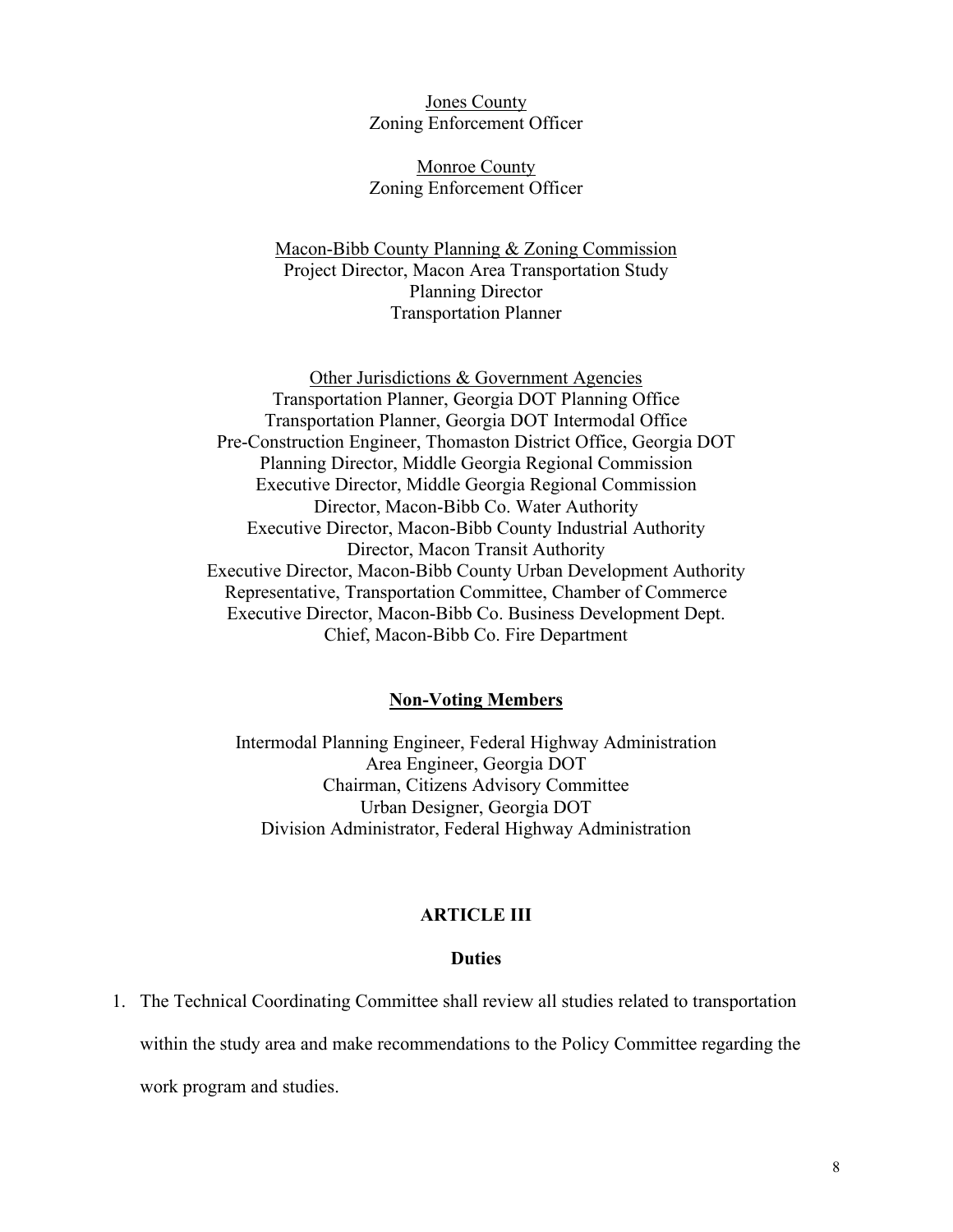- 2. The Technical Coordination Committee shall review the status of the several activities necessary to keep the study current and those activities necessary to update the study plan with timely reports made to the Policy Committee regarding such reviews.
- 3. The Technical Coordinating Committee shall make its reviews on the basis of technical sufficiency, accuracy, and completeness of such studies, plans, and programs.

## **ARTICLE IV**

## **Organization**

- 1. The Chairperson of the Technical Coordinating Committee shall be the MATS Project Director.
- 2. The Technical Coordinating Committee shall elect a Vice-Chairperson from among its members. Such election shall be by a majority vote of the quorum present.
- 3. Election of the Vice-Chairperson shall take place on the first meeting of the calendar year provided there is a quorum of the voting membership present.
- 4. The Vice-Chairperson may succeed himself with no limitation on the number of terms, except that such term will not continue in the event the Vice-Chairperson becomes ineligible for membership on the Technical Coordinating Committee.
- 5. A term of office for the Vice-Chairman shall be one year from the date they are elected.
- 6. The Vice-Chairperson may be removed from office by vote of the majority of all voting members of the Technical Coordinating Committee.
- 7. The Chairperson of the Technical Coordinating Committee may create subcommittees as needed. The responsibility of each subcommittee is to review and make recommendations to the full TCC committee regarding the subcommittee's designated expertise and purpose.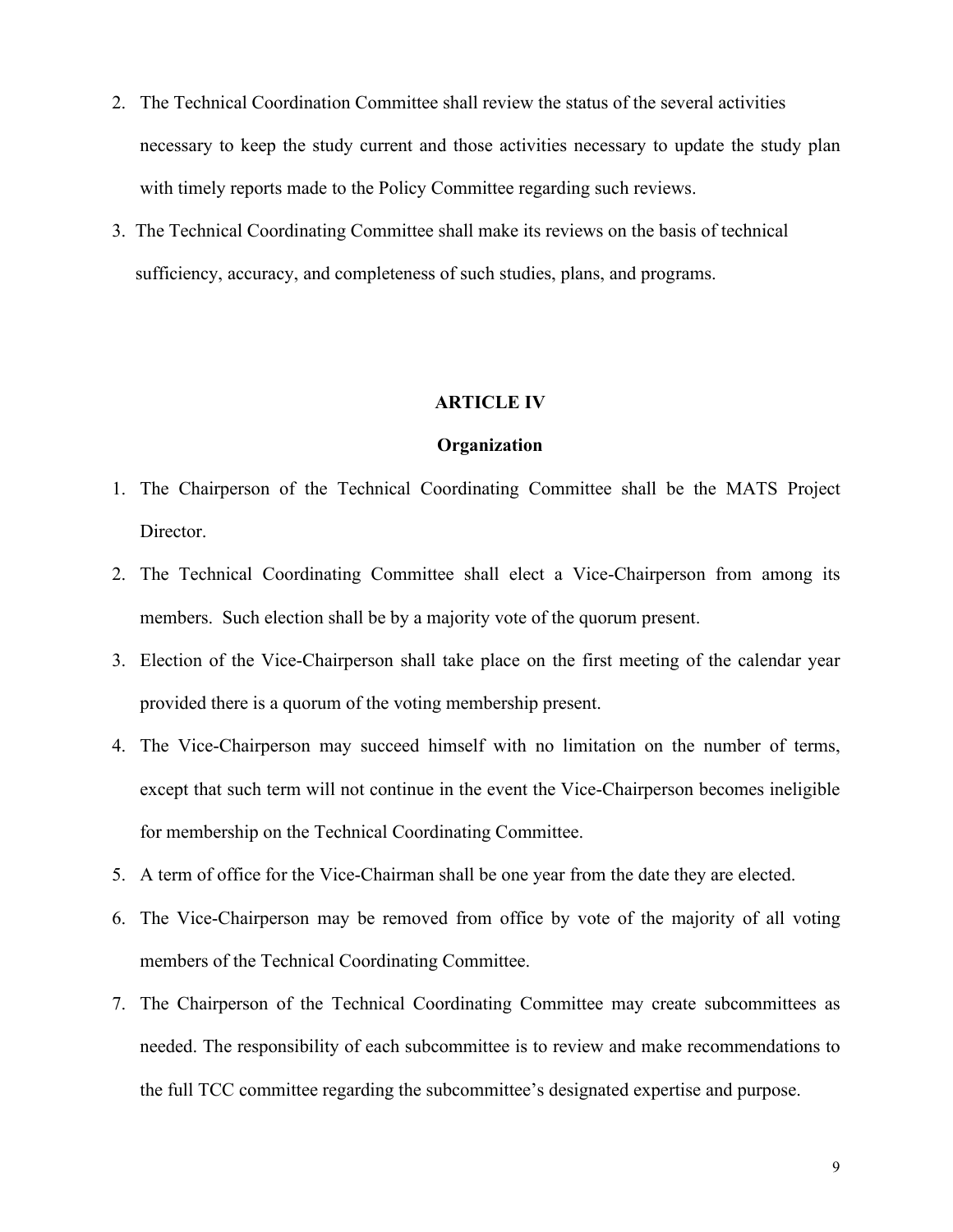## **ARTICLE V**

## **Duties of the Chairperson**

- 1. The Chairperson shall preside at all meetings of the Technical Coordinating Committee.
- 2. The Chairperson shall authenticate by his signature the minutes and resolutions adopted by the Technical Coordinating Committee.
- 3. The Chairperson, as required, shall represent the Technical Coordinating Committee at hearings, conferences, and other events or designate another member of the Committee to serve in his stead.
- 4. During the absence or disability of the Chairperson or in the event that a vacancy occurs in the office of Chairperson, the Vice-Chairperson shall preside over meetings of the Committee and shall exercise all the powers and discharge all of the duties of the Chairperson.
- 5. The Chairperson shall designate one member to serve as a liaison to the Citizens' Advisory Commission.

## **ARTICLE VI**

#### **Meetings**

- 1. The regular meeting date of the Technical Coordinating Committee shall be the third Wednesday of the month.
- 2. There will be four (4) mandatory meetings held quarterly.
- 3. Special meetings may be scheduled at the discretion of the MPO Project Director or the Chairman of the Policy Committee.
- 4. In order for official business to be transacted there must be at least a quorum of eight (8) voting members or their representative present.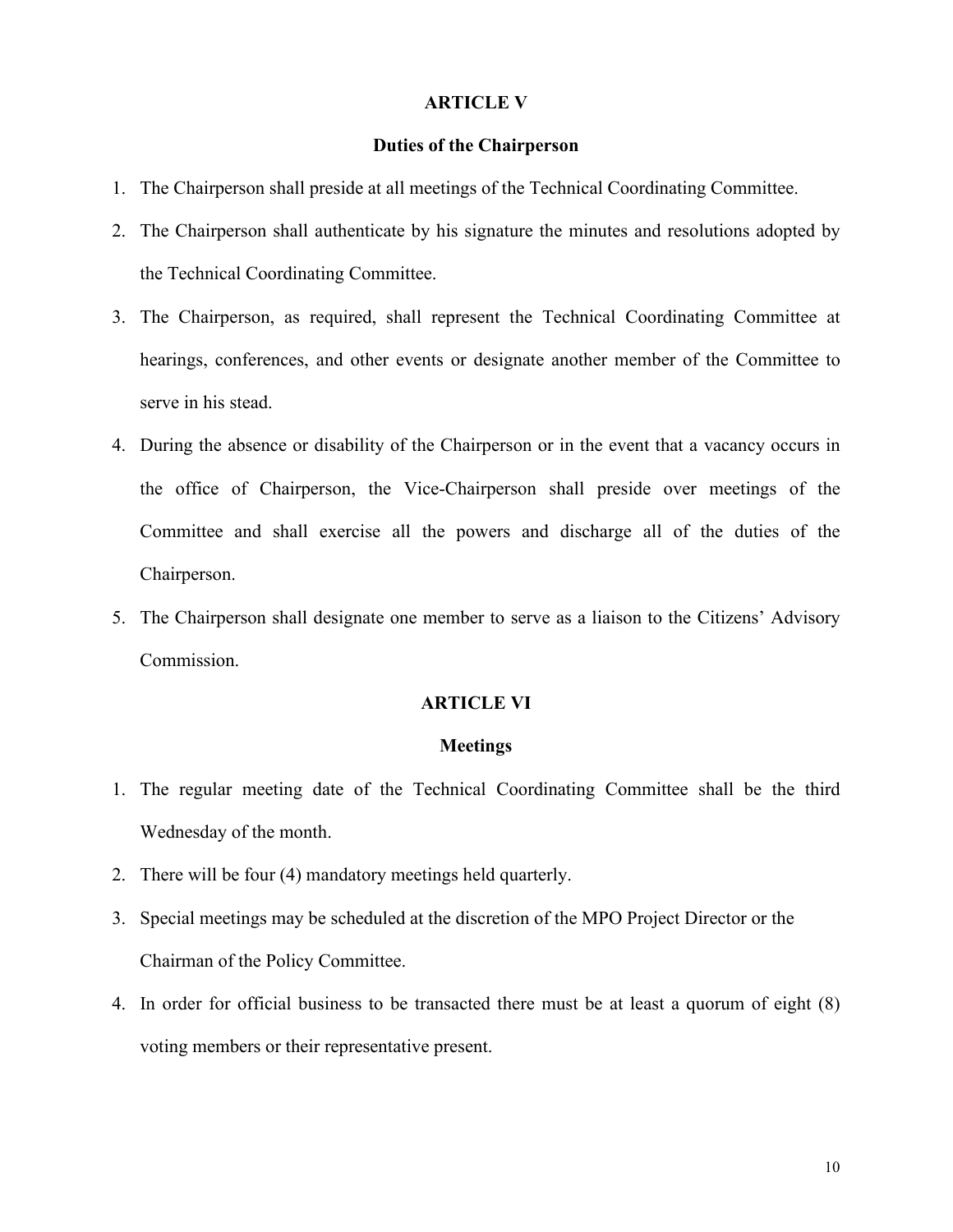5. Membership on the Technical Coordinating Committee is by virtue of the expertise concurrent with the position held and as such attendance is of the utmost importance, therefore, more than three unexcused absences by a member during a calendar year shall be reported by the Chairperson to the Policy Committee for review and direction.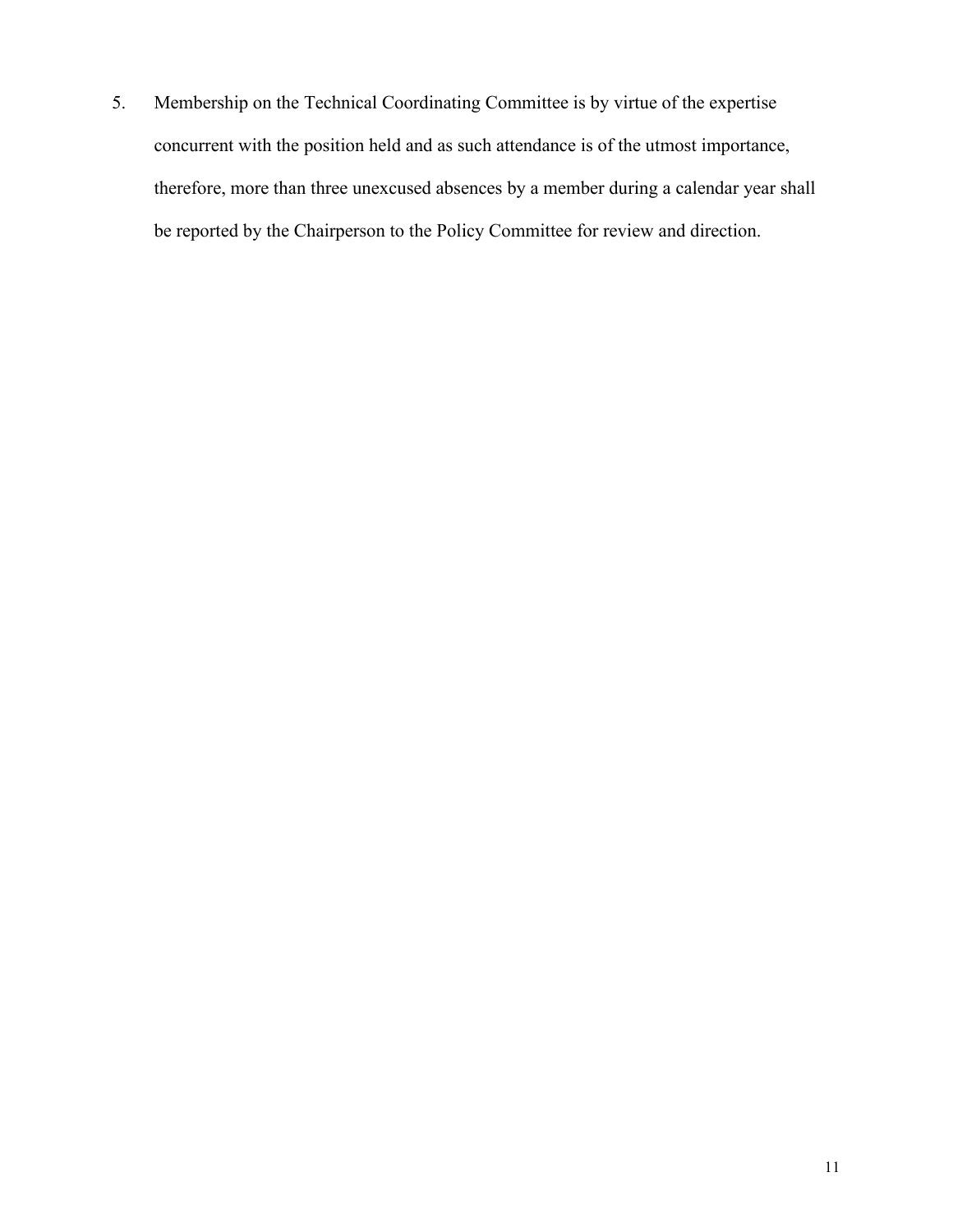#### **CITIZEN ADVISORY COMMITTEE**

#### **ARTICLE I**

## **Name**

The name of this organization shall be the Citizen's Advisory Committee (CAC) of the Macon Area Transportation Study.

## **ARTICLE II**

## **Purpose**

The purpose of the CAC shall be to provide a forum for identifying, discussing, and documenting broad-based citizen input and community perspectives regarding local transportation matters and the transportation planning programs of the MPO. The Committee shall be representative of a diverse cross-section of people and interests in the MATS area.

## **ARTICLE III**

## **Composition**

The CAC shall be composed of 20 citizen representatives. The structure of the CAC shall be as follows:

1. Nine citizens from Macon-Bibb County shall be appointed to represent each of the nine Macon-Bibb County Commission districts. One citizen from each of the nine districts shall be appointed by the elected Commissioner for each district. The appointee must reside in the district which they are representing;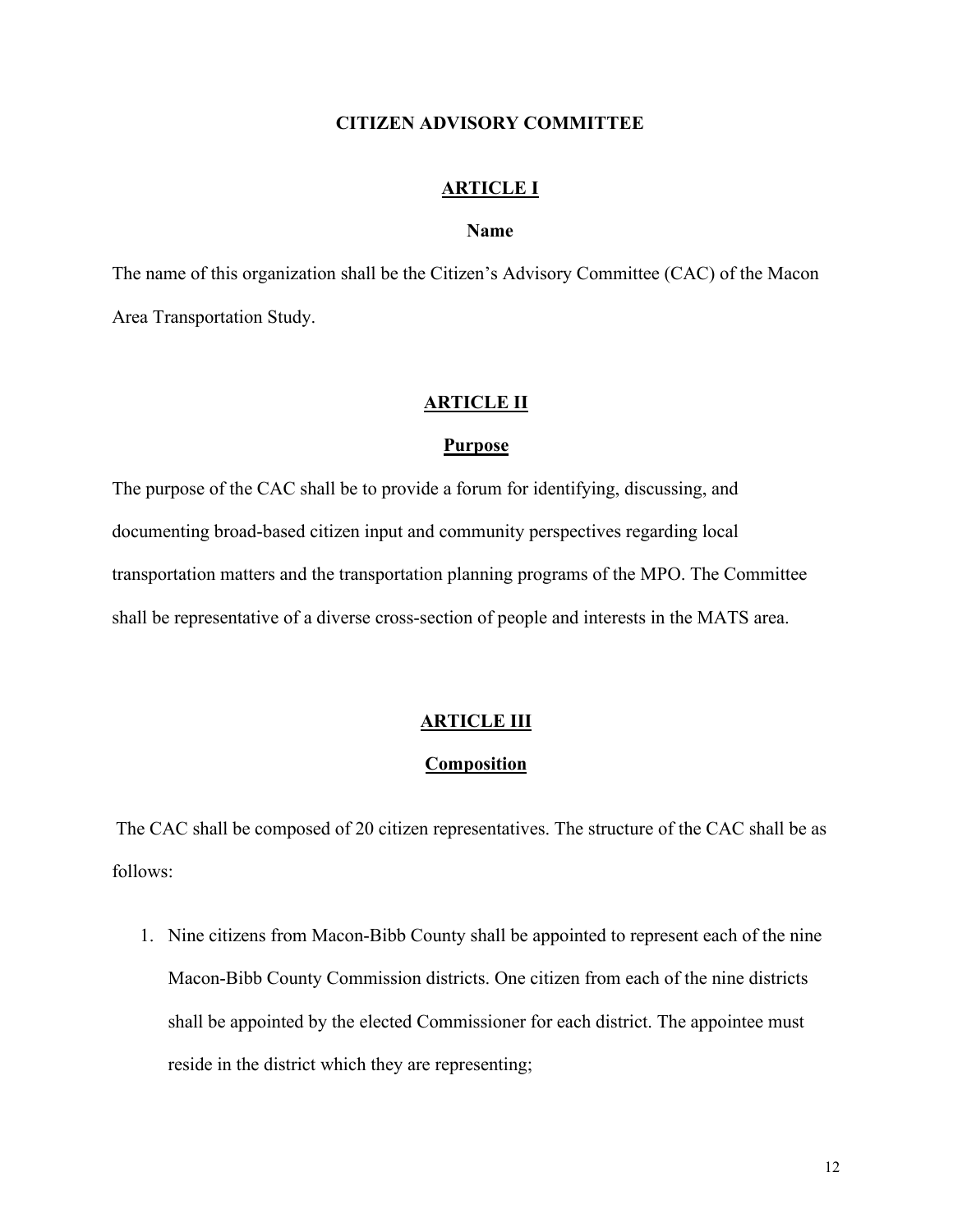- 2. One citizen who resides in the MATS area within Jones County shall be appointed by the governing authority of Jones County;
- 3. One citizen who resides in the MATS area within Monroe County shall be appointed by the governing authority of Monroe County;
- 4. Four citizens who reside in the MATS area shall be appointed to represent each of the following organizations. Each organization identified below shall appoint one representative:
	- a. The American Association of Retired People (AARP)
	- b. Macon Housing Authority
	- c. Bibb County Board of Education
	- d. The League of Women Voters
- 5. Five citizens, who reside in the MATS area and who represent a special interest or expertise, shall be appointed by the eleven CAC members from the commission districts of Macon-Bibb County, the Monroe County portion of the MATS area, and the Jones County portion of the MATS area. One citizen from each of the following interest areas shall be appointed:
	- a. Pedestrian /bicycle user
	- b. Transit user
	- c. Environmental interest
	- d. Disabled population
	- e. Disabled transportation user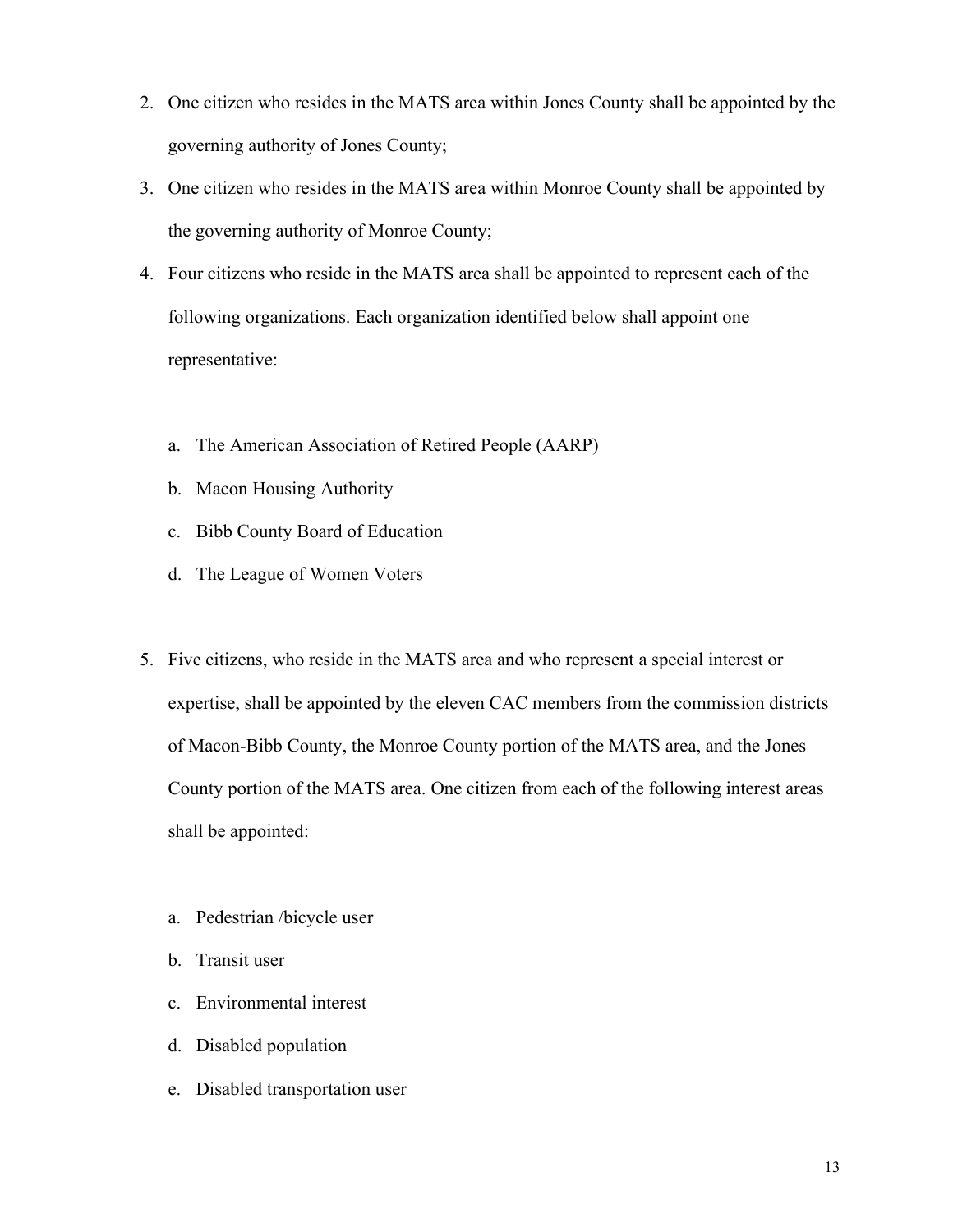- 6. The term of office for all members shall be for 2 years. Each member may serve 3 consecutive terms if reappointed by the appropriate governing authority or organization. Expired terms or vacant positions shall be filled by the governing authority or organization responsible for the original appointment.
- 7. At any regular meeting, the chairperson may announce positions that are deemed to be vacant. However, at the first meeting of each calendar year, the chairperson shall announce all positions currently deemed to be vacant. Among the justifications for the chairperson to deem a position vacant are:
	- a. The incumbent is absent from three (3) consecutive regular meetings,
	- b. The incumbent resigns,
	- c. The death of the incumbent,
	- d. The incumbent moves out of the respective area represented,
	- e. The incumbent is elected to a public office.
- 8. Subsequent to a position being deemed vacant by the Chairperson, and sanctioned by a quorum of the CAC membership, the vacancy shall be filled as described above.

## **ARTICLE IV**

## **Duties**

The duties of the Committee shall include the following:

- 1. To review programs, projects, and proposals within the purview of the MATS process; and
- 2. Issue recommendations and/or comments to the MATS Policy Committee and/or the Technical Committee regarding programs, projects, and proposals.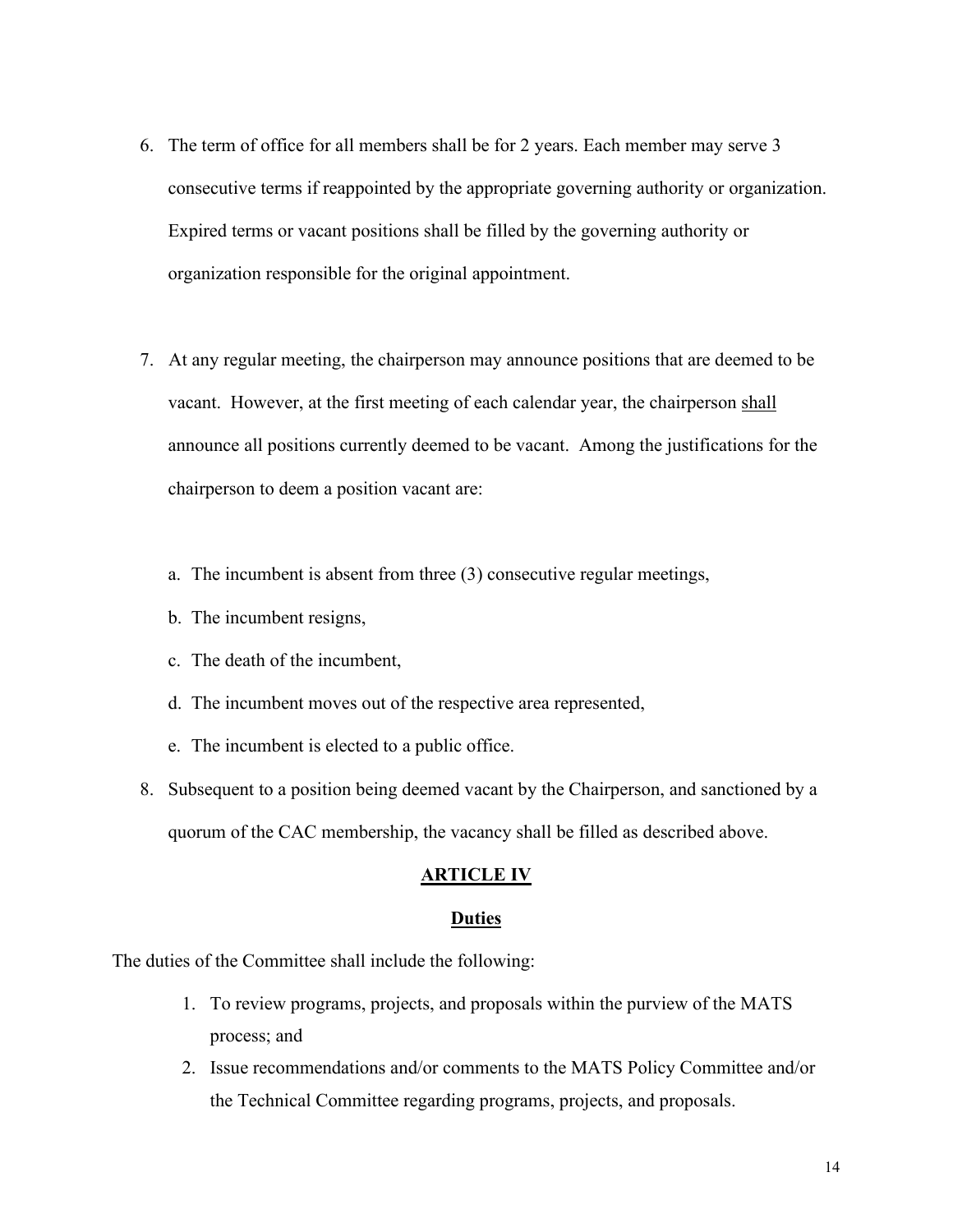#### **ARTICLE V**

## **Organization**

**Section 1.** The Committee shall elect a Chairperson and Vice-Chairperson during the first meeting of each calendar year. The Chairperson and Vice-Chairperson shall be elected by a majority vote of the Committee to serve one year. The Chairperson and the Vice-Chairperson may be re-elected for a maximum of three consecutive years.

**Section 2.** The Chairperson shall serve as a voting member of the MATS Policy Committee and a nonvoting member of the MATS Technical Coordinating Committee, and any other duties deemed necessary by the majority of the CAC. The Vice-Chairperson shall be the Chairperson's designated alternative for the Technical Coordinating Committee and the Policy Committee.

**Section 3.** CAC members may attend other transportation related meetings and report back to the CAC their observations.

#### **ARTICLE VI**

#### **Meetings**

**Section 1.** The CAC shall meet one week before regular Technical Coordinating Committee meetings, in addition to any special meetings called by the Chairperson. All meetings will be held on Wednesdays at 6:00 P.M. at the Planning and Zoning Commission Conference Room unless notification is given otherwise.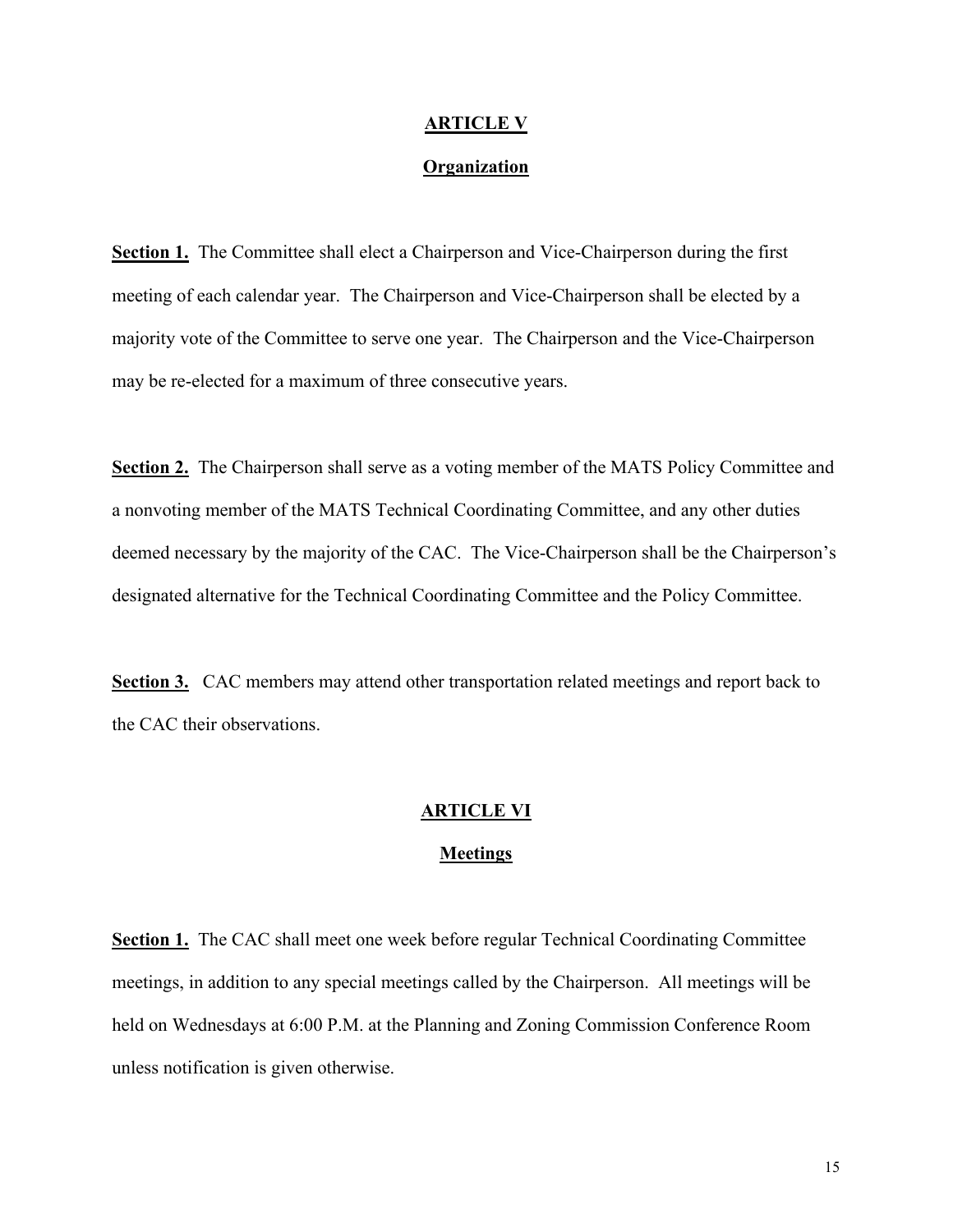**Section 2.** The Chairperson, or if absent, the Vice-Chairperson, shall preside at all meetings and decide all points of order and procedure. In the absence of both the Chairperson and the Vice-Chairperson, an appointed Chair shall be designated by a majority vote of the members present.

**Section 3.** Each item of the agenda shall be introduced by the Chairperson and then presented by the Metropolitan Planning Organization (MPO). Presentation of an agenda item need not be exhaustive or substantive. An agenda item may be given a cursory presentation when a more detailed treatment is planned for a later date or when a cursory presentation is otherwise sufficient. The chairperson may suspend the MPO presentation of an agenda item.

 Once an agenda item has been introduced by the chairperson and presented by the MPO (unless MPO presentation has been suspended), informal discussion may proceed as long as there is not a motion pending.

 A motion may be passed by majority vote only if the motion regards an agenda item of which the Committee has had at least 7 days' notice. A motion regarding an agenda item that has not been given at least 7 days' notice may be passed only with a unanimous vote of the Committee members present.

**Section 4.** Meeting notices shall be mailed at least fifteen (15) calendar days prior to the meeting outlining the planned agenda. Should there be no business to come before the committee, the meeting will be canceled by written notice at least seven calendar days prior to the planned meeting date.

**Section 5.** No action of the Committee will become official unless a quorum is present. Seven (7) members will constitute a quorum.